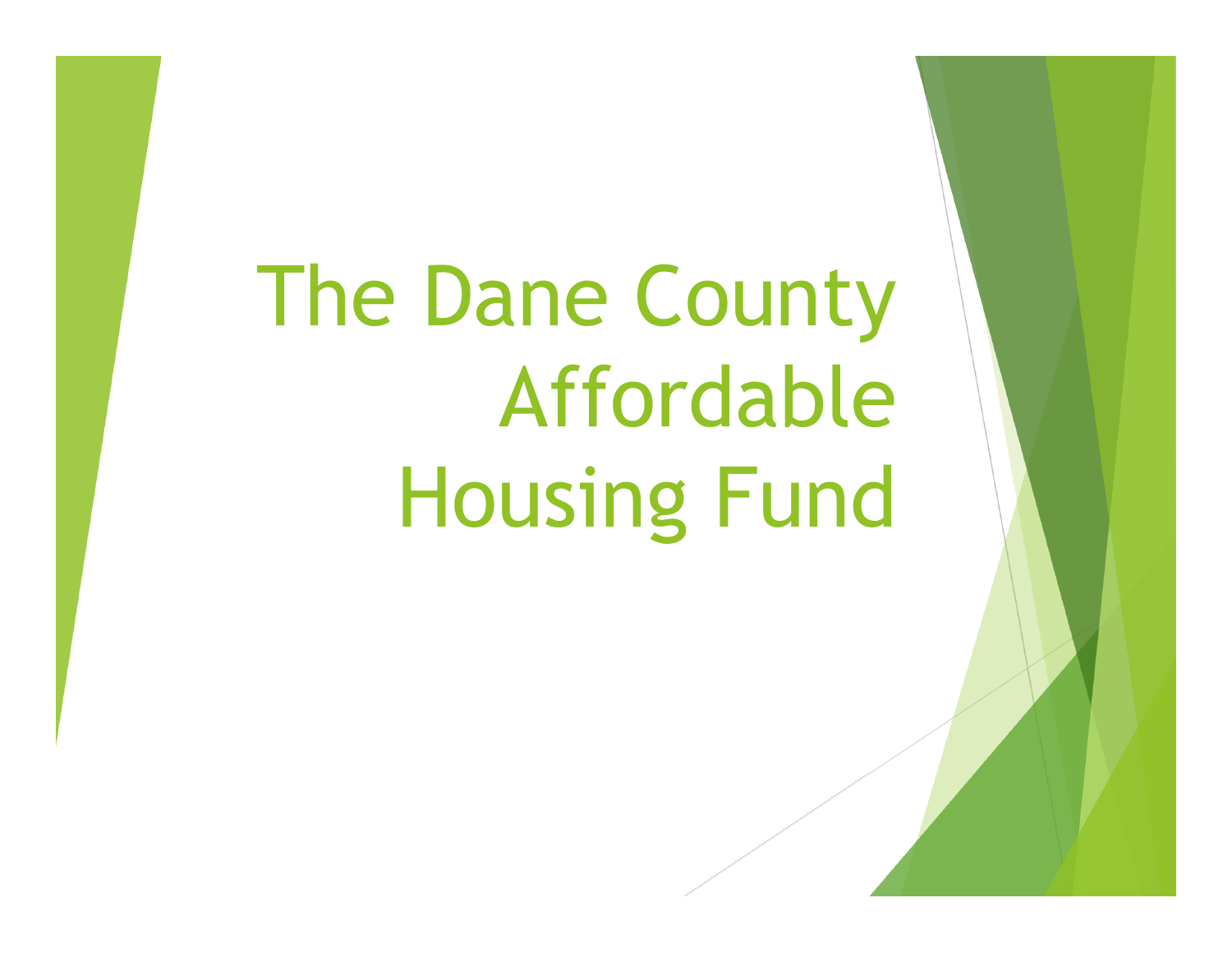## 2021 Application for AHDF Funding

▶

## 2021 Evaluation Criteria

- $\blacktriangleright$ Project Description (20%)
- $\blacktriangleright$ Project Disbursement (15%)
- $\blacktriangleright$ By-Name List Set-aside (10%)
- $\blacktriangleright$ Tenant Selection (10%)
- $\blacktriangleright$ Tenancy Addendum (10%)
- $\blacktriangleright$  Supportive Services Plan  $(15\%)$
- $\blacktriangleright$  Development Team Capabilities (10%)
- $\blacktriangleright$ Funding Leverage (10%)
- $\blacktriangleright$  Energy Efficiency/Sustainability (5%)

## Notable Changes from 2020

- ▶ Increased points for Project Description and decreased points for Project Disbursement (formerly location) based on feedback from **Office of Equity and Inclusion**. This allowed reviewers to take site specific location amenities into consideration (e.g. proximity to grocery stores and schools) while still providing points for projects disbursed throughout the county.
- ▶ Awarded points to projects for committing to Enterprise Green Communities Certification, ENERGY STAR Multifamily New Construction & EPA Indoor airPLUS, Enterprise Green Communities Certification Plus, or Passive House (PHIUS) after consultation with the **Office of Energy & Climate Change.**
	- Updated Tenant Selection scoring to require applicants select a minimum of 3 criteria to be eligible for funding. Points awarded based on the number of additional criteria selected. In 2020, projects received 10 points for agreeing to all criteria and denial process; and 1 applicant agreed to follow the criteria. In 2021, applicants agreed to 4-10 criteria. Awarded projects selected an average of 6.5 criteria, and 4 awarded projects agreed to incorporate detailed denial process.